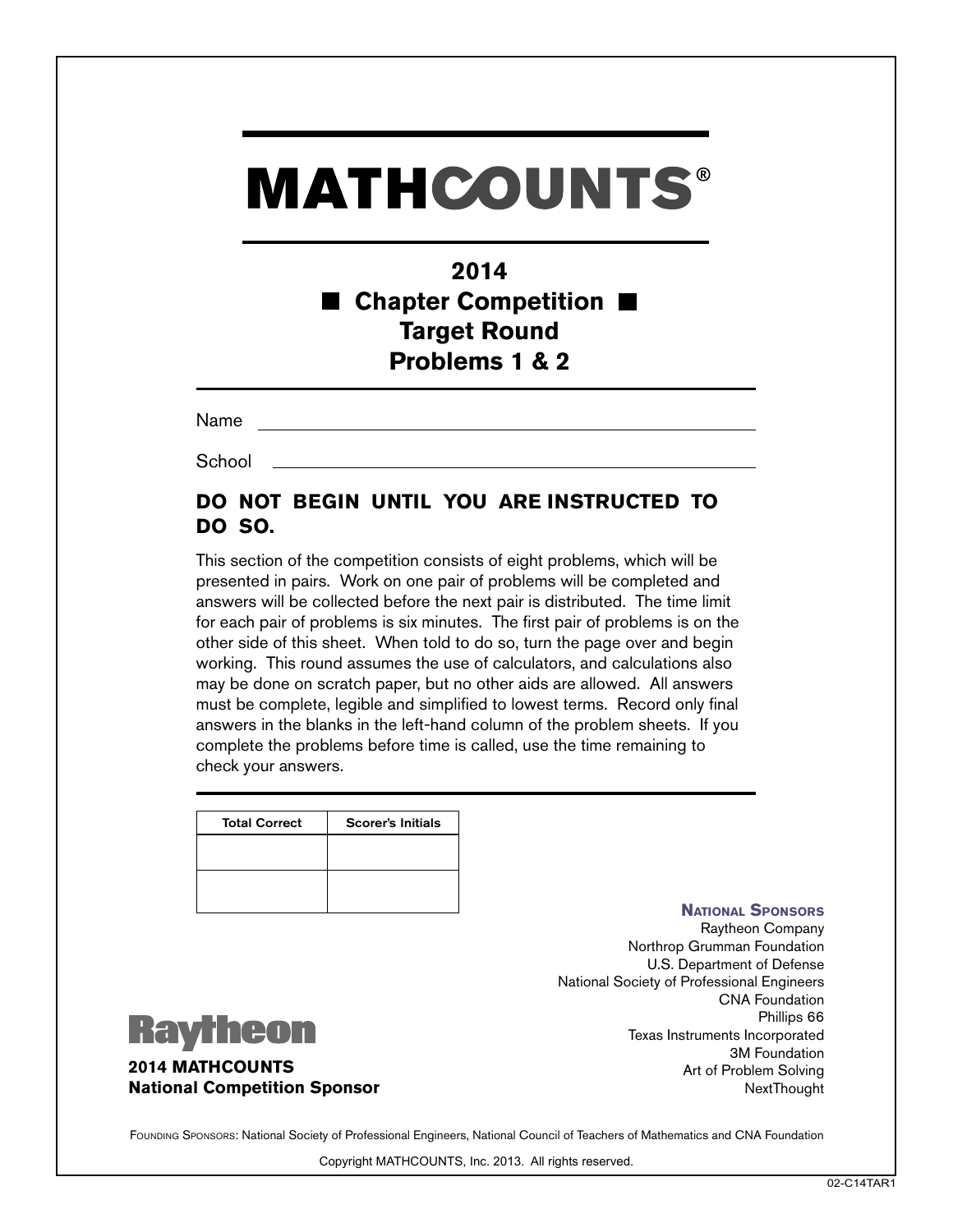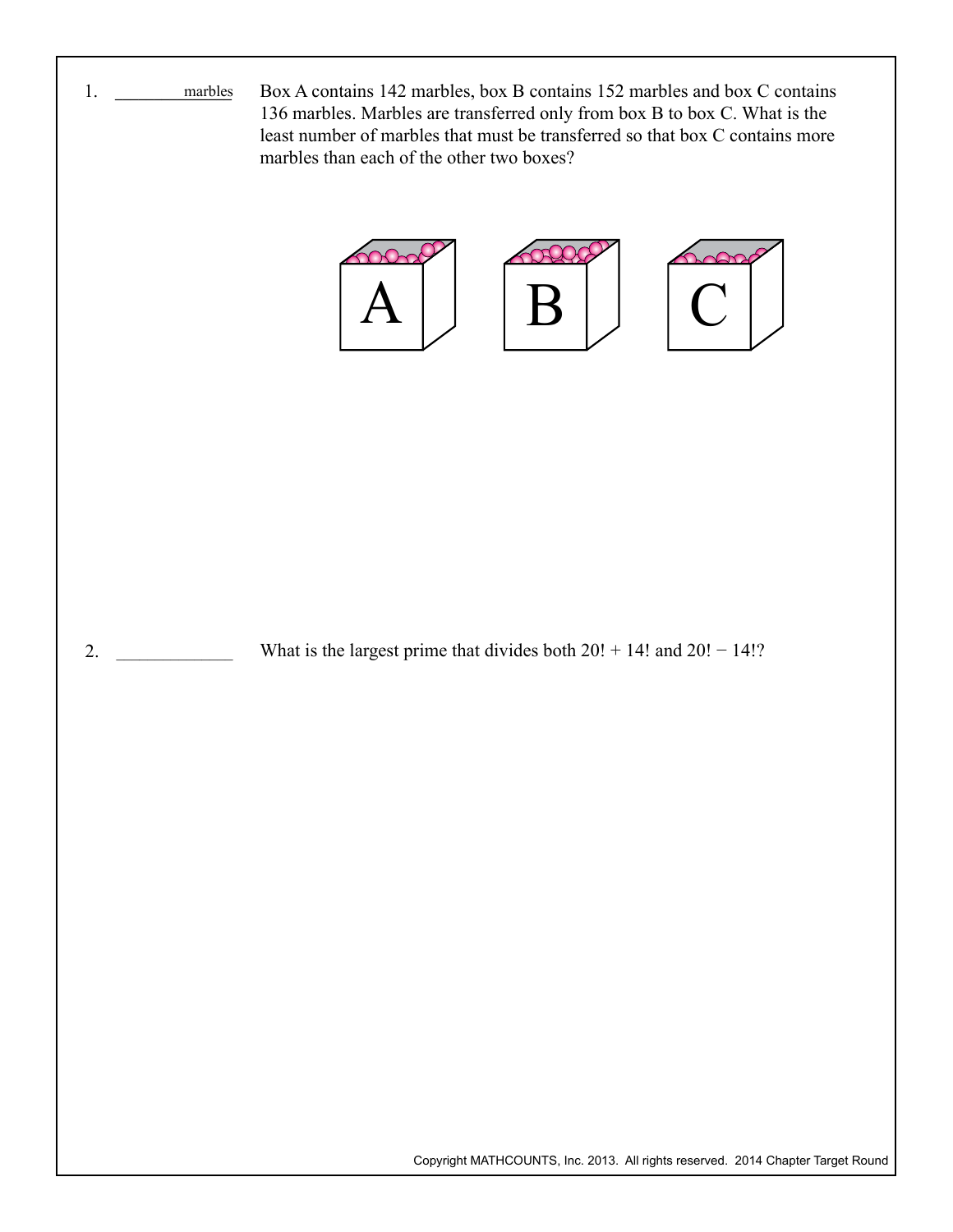## **2014** ■ Chapter Competition ■ **Target Round Problems 3 & 4**

Name

**School** 

**DO NOT BEGIN UNTIL YOU ARE INSTRUCTED TO DO SO.**

| <b>Total Correct</b> | <b>Scorer's Initials</b> |
|----------------------|--------------------------|
|                      |                          |
|                      |                          |
|                      |                          |

#### **National Sponsors**

Raytheon Company Northrop Grumman Foundation U.S. Department of Defense National Society of Professional Engineers CNA Foundation Phillips 66 Texas Instruments Incorporated 3M Foundation Art of Problem Solving NextThought



**2014 MATHCOUNTS National Competition Sponsor**

FOUNDING SPONSORS: National Society of Professional Engineers, National Council of Teachers of Mathematics and CNA Foundation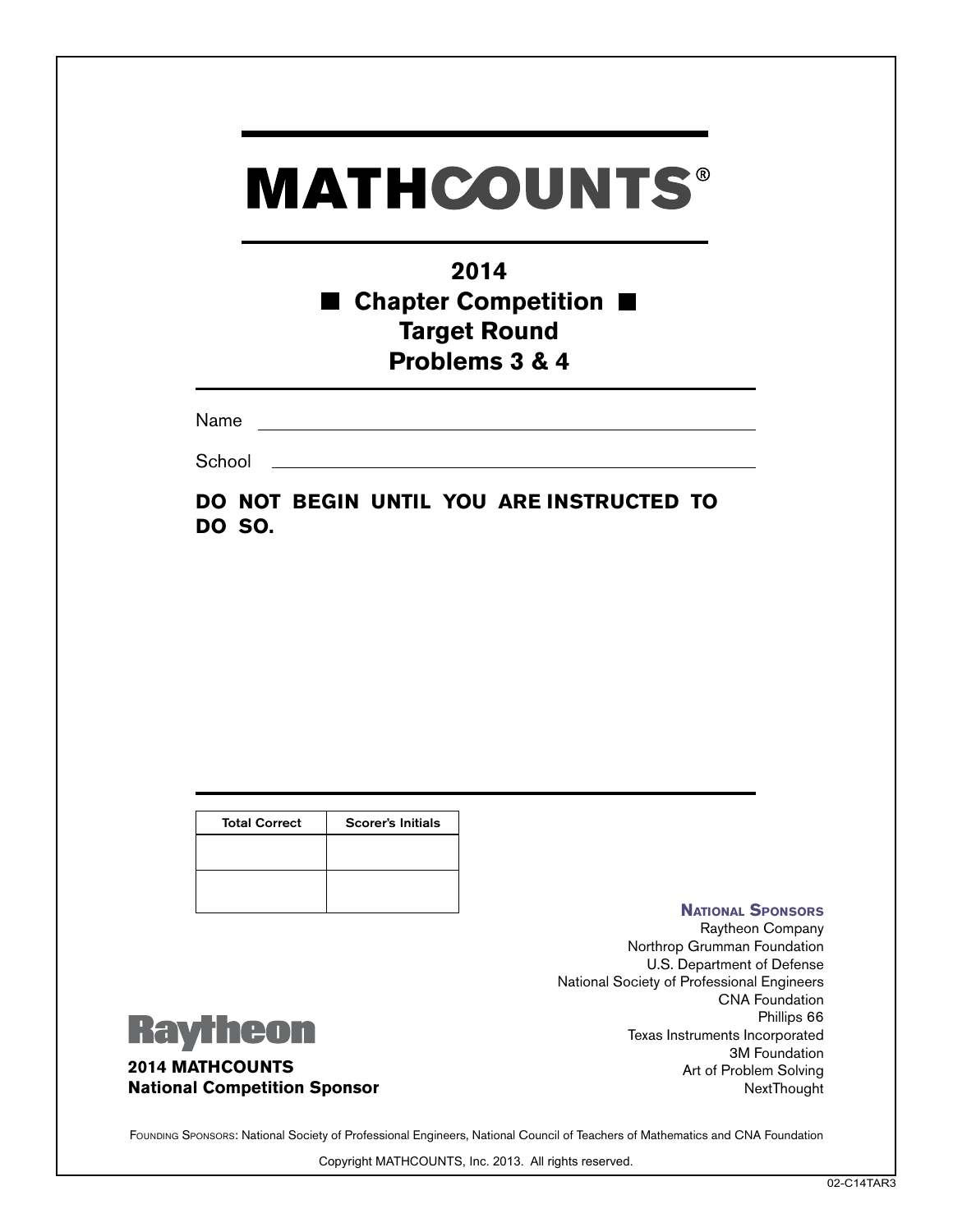In how many distinguishable ways can the four letters in the word NINE be arranged? ways

4. \_\_\_\_\_\_\_\_\_\_\_\_\_ quantities

 $3.$ 

A particular online vendor offers discounts for orders of 11 or more shirts, as the table shows. For how many different quantities of shirts would the cost exceed the cost of buying the least number of shirts at the next discount level?

| Number of<br>Shirts | <b>Discount</b> |
|---------------------|-----------------|
| $1 - 10$            | no discount     |
| 11-25               | $10\%$ off      |
| 26-50               | $15\%$ off      |
| 51-100              | $20\%$ off      |
| 101-250             | 30% off         |
| 251 or more         | $35\%$ off      |

Copyright MATHCOUNTS, Inc. 2013. All rights reserved. 2014 Chapter Target Round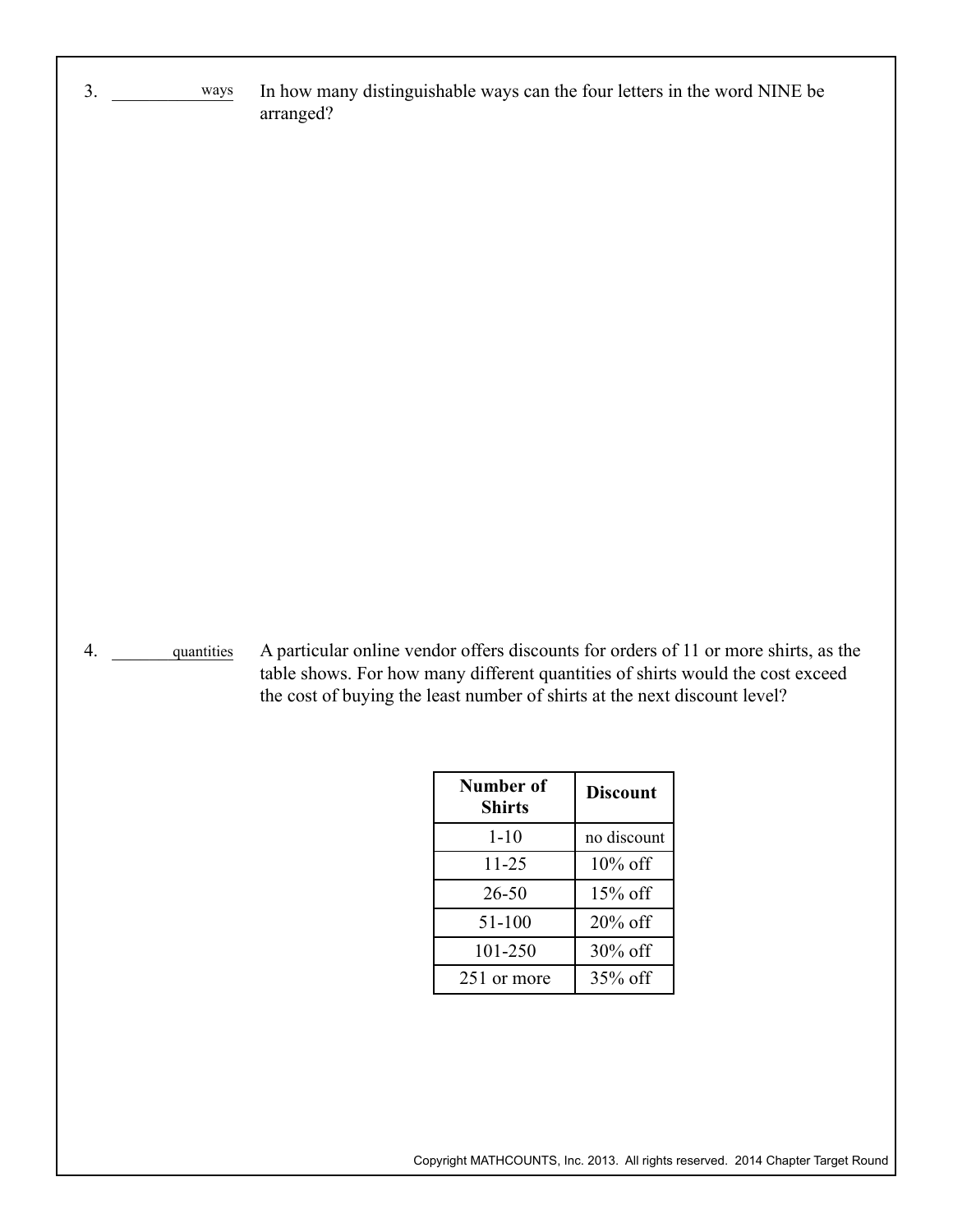## **2014** ■ Chapter Competition ■ **Target Round Problems 5 & 6**

Name

**School** 

**DO NOT BEGIN UNTIL YOU ARE INSTRUCTED TO DO SO.**

| <b>Total Correct</b> | <b>Scorer's Initials</b> |
|----------------------|--------------------------|
|                      |                          |
|                      |                          |
|                      |                          |

#### **National Sponsors**

Raytheon Company Northrop Grumman Foundation U.S. Department of Defense National Society of Professional Engineers CNA Foundation Phillips 66 Texas Instruments Incorporated 3M Foundation Art of Problem Solving NextThought



**2014 MATHCOUNTS National Competition Sponsor**

FOUNDING SPONSORS: National Society of Professional Engineers, National Council of Teachers of Mathematics and CNA Foundation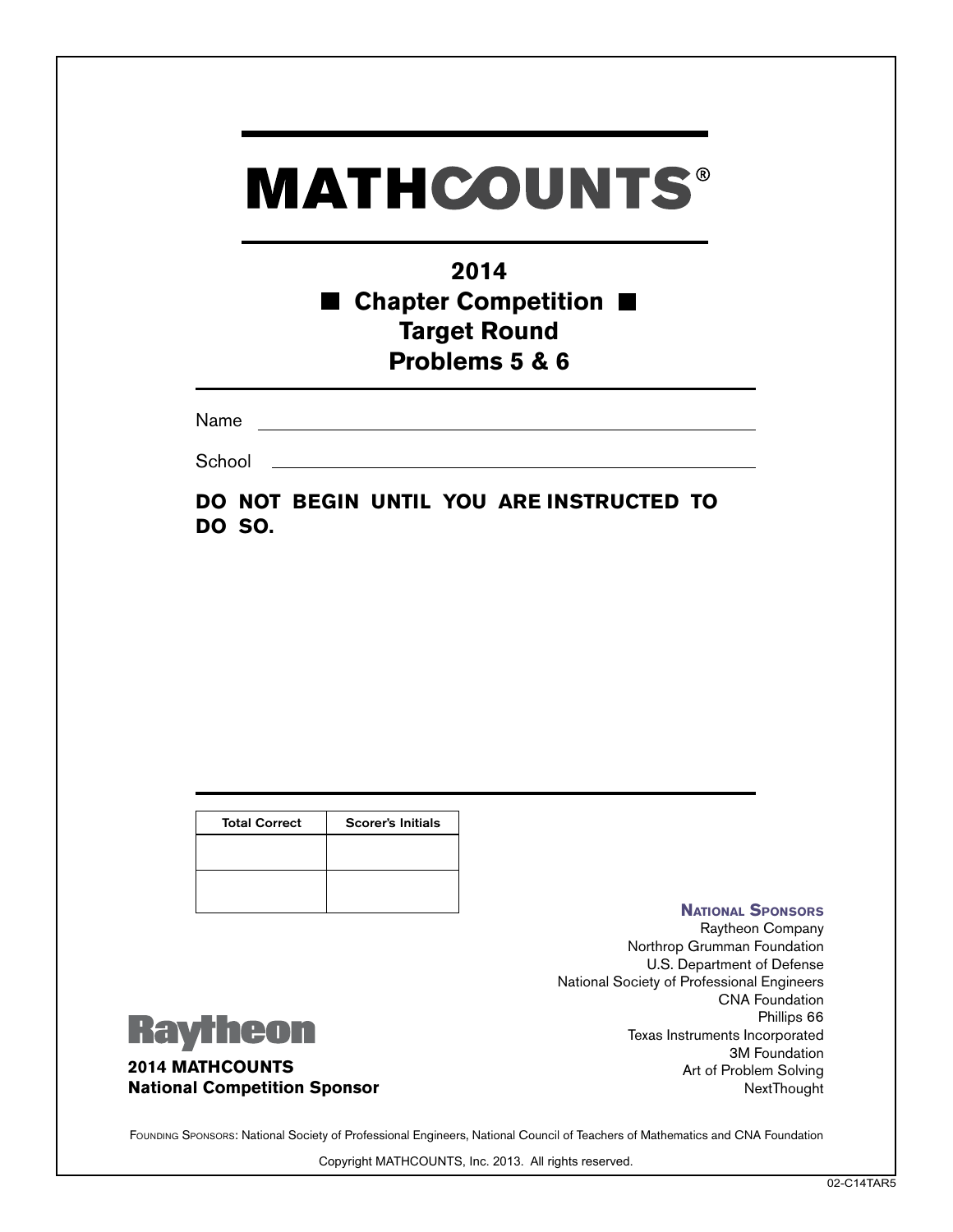

Copyright MATHCOUNTS, Inc. 2013. All rights reserved. 2014 Chapter Target Round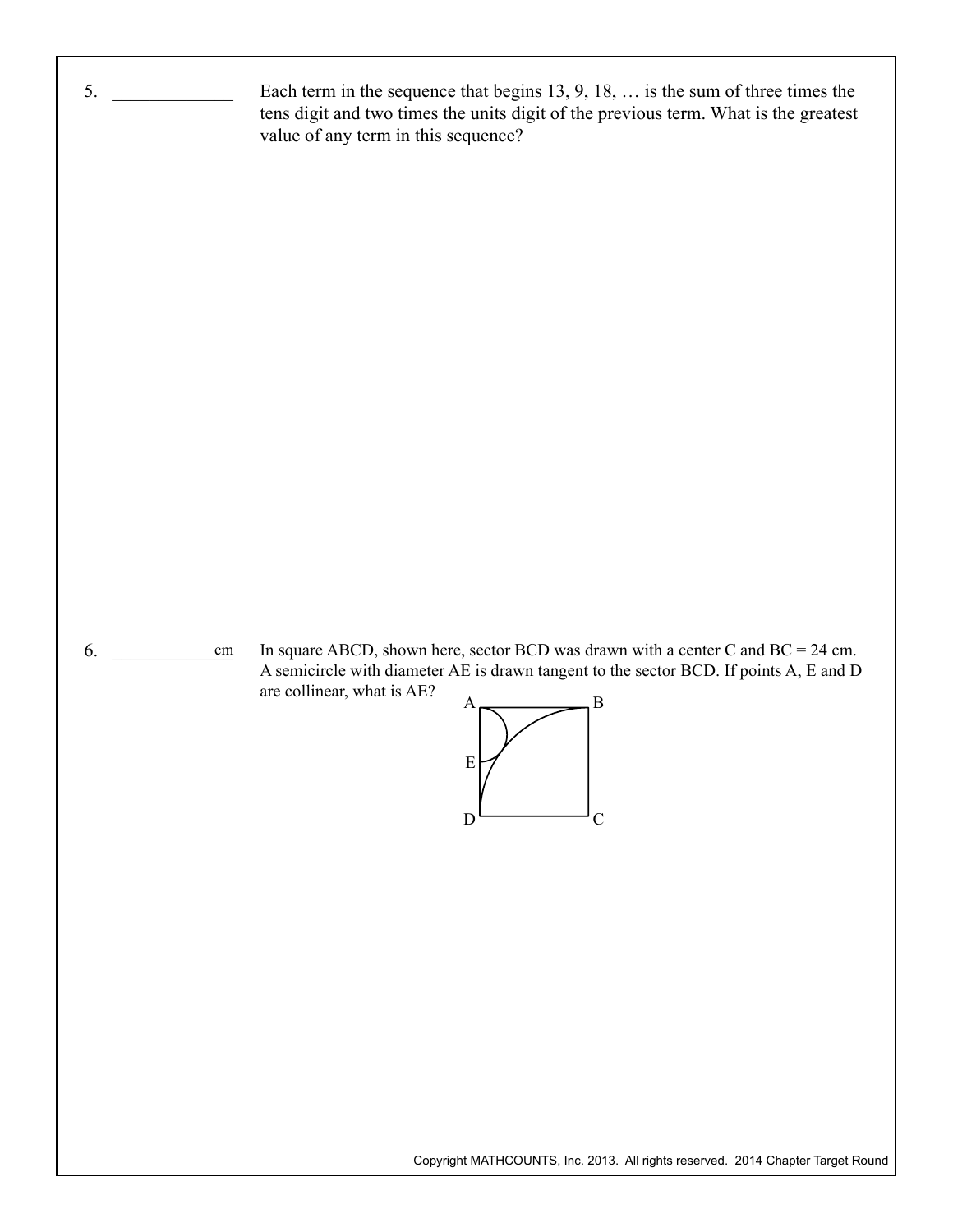## **2014** ■ Chapter Competition ■ **Target Round Problems 7 & 8**

Name

**School** 

**DO NOT BEGIN UNTIL YOU ARE INSTRUCTED TO DO SO.**

| <b>Total Correct</b> | <b>Scorer's Initials</b> |
|----------------------|--------------------------|
|                      |                          |
|                      |                          |
|                      |                          |

#### **National Sponsors**

Raytheon Company Northrop Grumman Foundation U.S. Department of Defense National Society of Professional Engineers CNA Foundation Phillips 66 Texas Instruments Incorporated 3M Foundation Art of Problem Solving NextThought



**2014 MATHCOUNTS National Competition Sponsor**

FOUNDING SPONSORS: National Society of Professional Engineers, National Council of Teachers of Mathematics and CNA Foundation